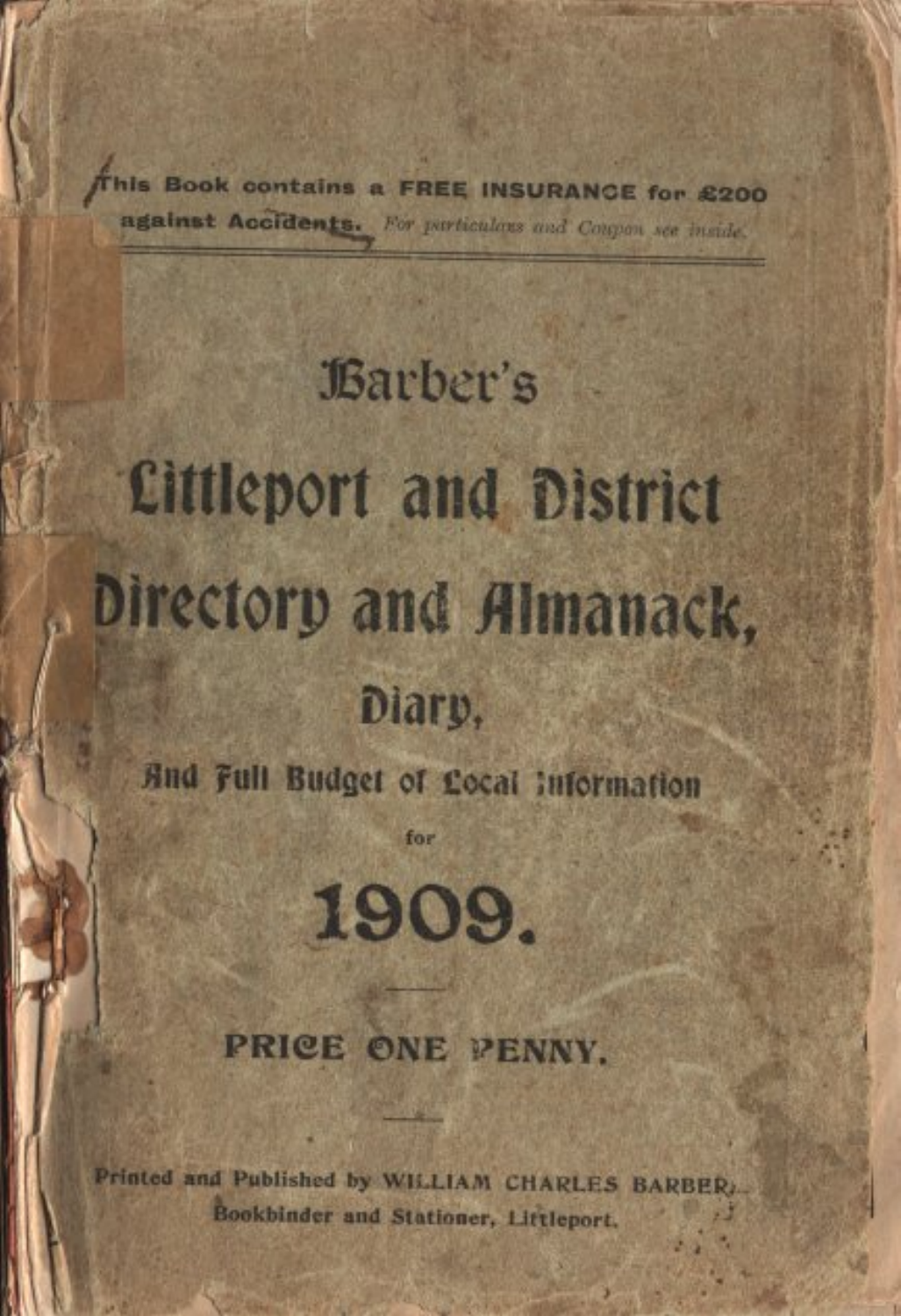

# Items of Interest during the Year 1907-08

(taken from Barber's Almanack 1909).

Gathered from the Local Newspapers, etc. during the past year. Every care is taken to make the following list correct but no item or date is guarenteed by the publisher.

## DECEMBER, 1907.

- 1--Tenth Anniversary of the Vicar's Bible Class kept.
- 6--Meeting of Young Peoples' Legion at Salvation Army Barracks.
- 9--Mr. Michael Kerridge appointed Rural District Councillor for Littleport.
- 11--Juvenile Missionary Meeting at Wesleyan Chapel.
- 11--Lieut-Colonel Otway visits Salvation Army, Littleport.
- 12--Sale of land at Wilburton by Mr. H. G. Martin.
- 15--Organ Recital at Parish Church by Mr. Stocks, F.R.C.O.
- 18--Sale of Mr. Joseph Butcher's Farming Stock and Furniture by Mr. H. G. Martin.
- 19--Lighting Rate made at 7d. in the  $E$ . Poor Rate made at 1s. 8d. in the  $E$ .
- 31--Watch-Night Services at Parish Church and Wesleyan Chapel.

## JANUARY, 1908.

1--Old Folks' Tea at Wesleyan Chapel, provided and carried out by members of the Salvation Army and the Wesleyan Chapel.

- 1--Local Branch of Church of England Men's Society formed.
- 7--Sale of Freehold Arable Land, belonging to Mr. George Sallis, in Wood Fen, by Mr. Heber G. Martin.
- 9--Evening Party in connection with Alexandra Institute held at Constitutional Hall.
- 10--Rate for Special Expenses, made of 2d. in the  $E$ .
- 13--Littleport Pig Club dissolved.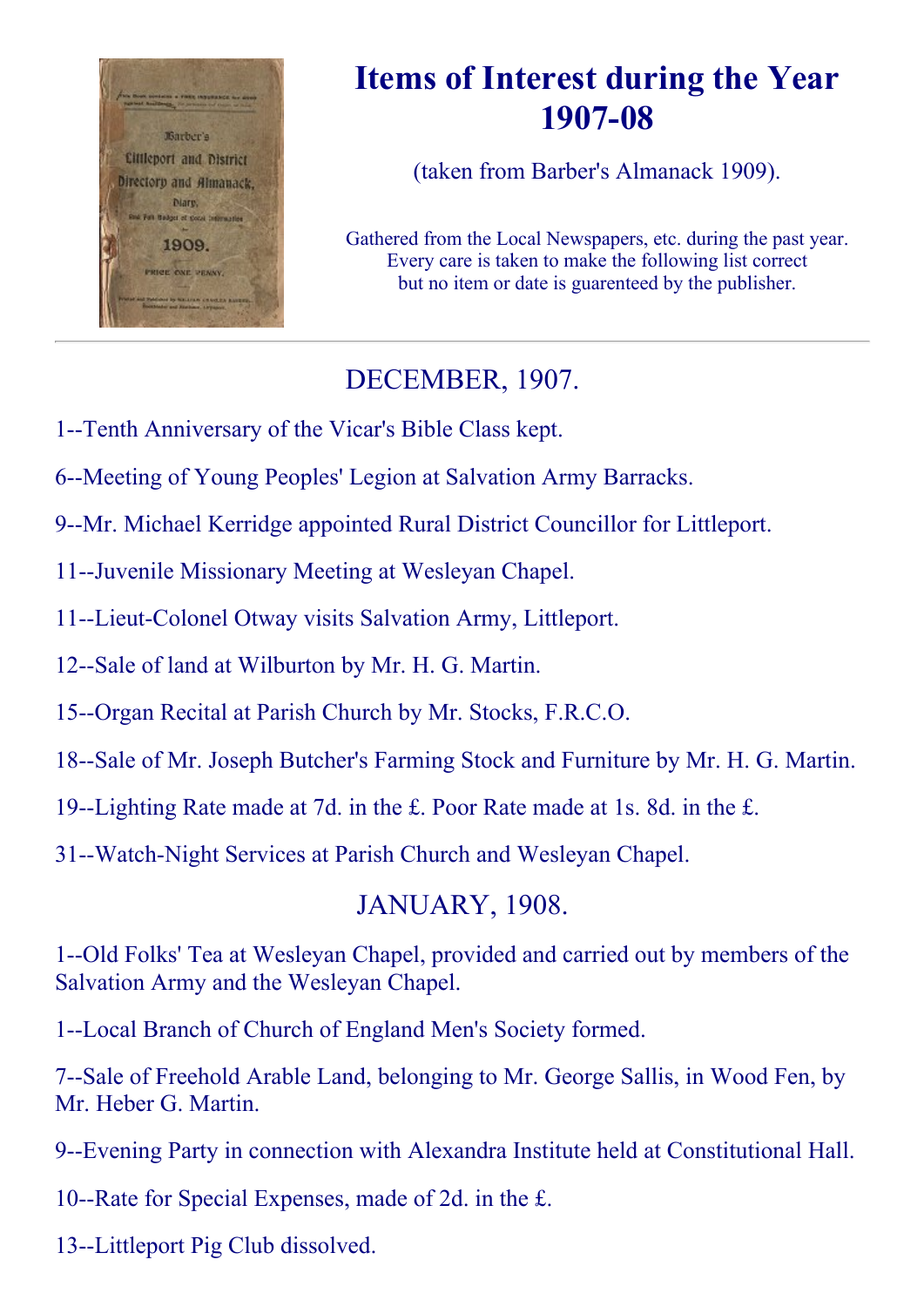15--Littleport Quadrille Party hold Invitation Dance.

20--Entertainment at Black Horse Drove Wesleyan Chapel.

20--Lecture at Littleport Wesleyan Chapel by Mr. Bush, of Lynn, on " Methodism."

21--Annual Tea at Constitutional Hall, in commemoration of Opening of Highfield Mission Room.

23--Destructive Fire on the premises occupied by Mr. J. Sims Willson, at the corner of Granby Street and Wellington Street,

## FEBRUARY. 1908

**!!!** 1--Smoking Concert in connection with C.E.M.S. at Public Hall.

3--Annual Meeting of Littleport Working Men's Club and Institute. Accounts showed a balance in hand of £15 7s. 2d.

3--P.C. Challis appointed to Little Downham.

5--Annual Entertainment and Winter Treat of Primitive Methodist Sunday School at Public Hall. A great success.

5--Cantata, " Star of Light," at Parish Church.

8--Littleport Football Team visited Downham and were defeated by 6 goals to 1.

10--Annual Meeting of Constitutional Club. Balance sheet showed a flourishing condition of the club.

11--Meeting of Co-operative Small Holdings Association. Lecturer, Mr. H. **Beaumont** 

17.--Balance Sheet of " Hereward " Lodge of Oddfellows issued. Increase of funds during 1907, over £94. Increase in membership, 25.

27--Statement of accounts of "Friend in Need" (Shepherds) Lodge issued. Amount saved in 1907, over £142.

28--Games contest between Ely Conservative and Littleport Constitutional Club at Littleport. Result, Littleport won two events out of three.

29--Football-Ely Wanderers v. Littleport. Littleport won by 4 goals to nil.

29--C.E.M.S. Concert at Public Hall. Last of Season.

## MARCH. 1908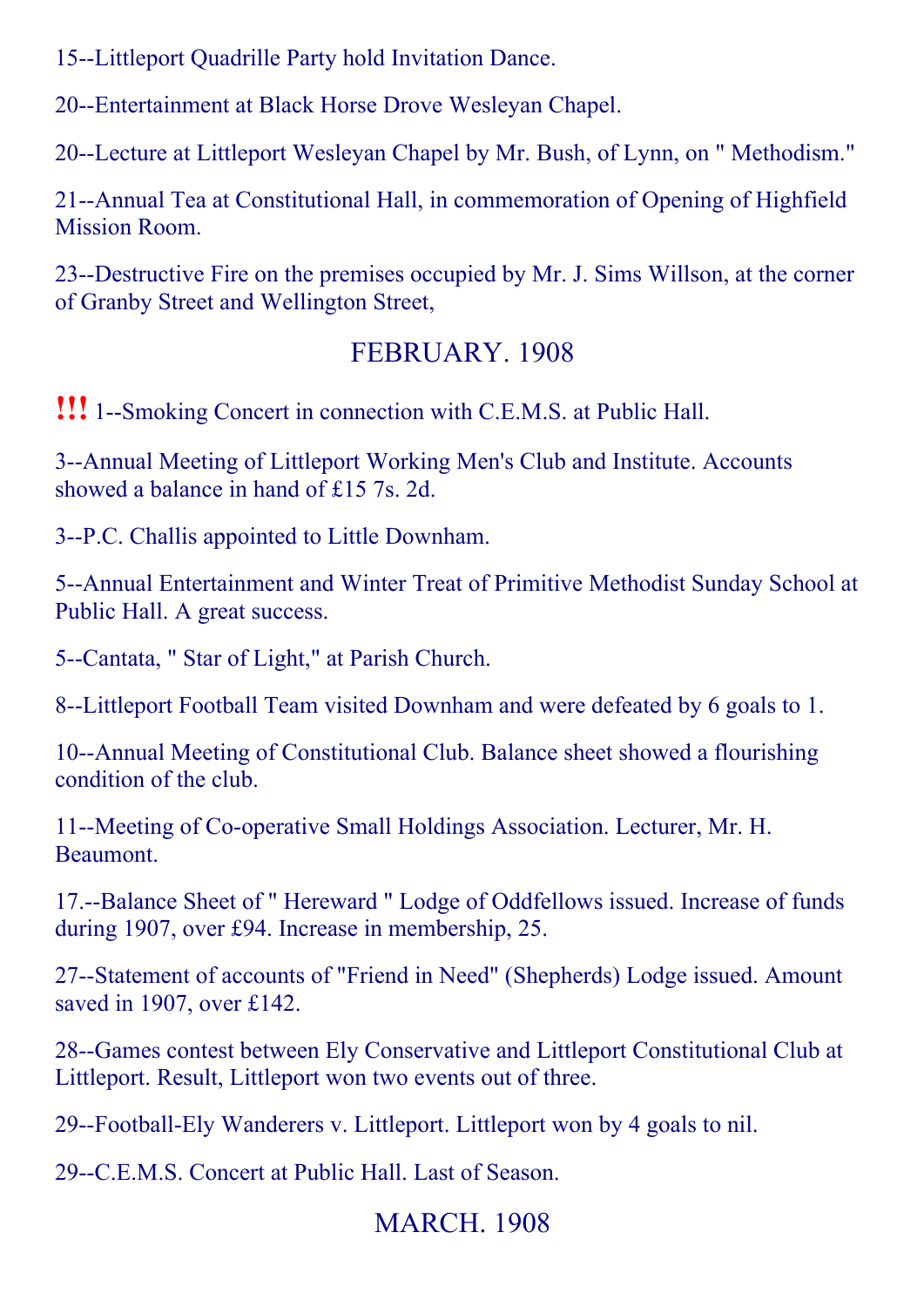2--Town Infant School closed on account of measles and whooping cough.

3--Silver Cup, presented for billiard handicap to Littleport Constitutional Club by Mr. Morgan (prospective Unionist candidate for division).

3--Statement of accounts of Court " Unity and Love," A.O, Foresters The Lodge is nourishing and has a membership of over 400.

11--Lecture at Primitive Methodist Chapel on " Peter Mackenzie," Rev. F. G. Brown, of Sudbury.

14--Football-Ely Wanderers v Littleport, at Ely. Ely won by 2 goals to 1.

16--Town Boys' and Town Girls' Schools closed on account of measles.

16--Presentation of prizes to Salvation Army Sunday School children.

18--Christian Endeavour Social at Primitive Methodist Chapel.

18--Annual Home Mission Meeting at Wesleyan Chapel.

21-Football-Littleport v. Downham, at Littleport. Home team won by 6 goals to 3.

24--Finals in billiard handicap at Constitutional Hall. The cup was won by H. A. Crabb.

28-Football-Littleport V. Ely Wanderers-Ely won by 6 goals to 4,

### APRIL. 1908

2--Social in connection with Wesleyan Sunday School and Guild.

4--Football-return match, Littleport vs. Ely Wanderers, Ely again won.

5--Last meeting of C.E.M.S. for the Season.

7--Oratorio, "Christ and His Soldiers" by members of Wesleyan P.S.A.

13--Schools re-opened.

**!!!** 14--Water Supply question discussed by Parish Council.

14--Concert at Little Ouse Primitive Methodist Chapel by members of Salvation Army from Littleport.

15--Mr. H. G. Martin's Repository Sale.

15--Football match between School teams-Ely v Littleport. Result • Ely 3 goals; Littleport 1.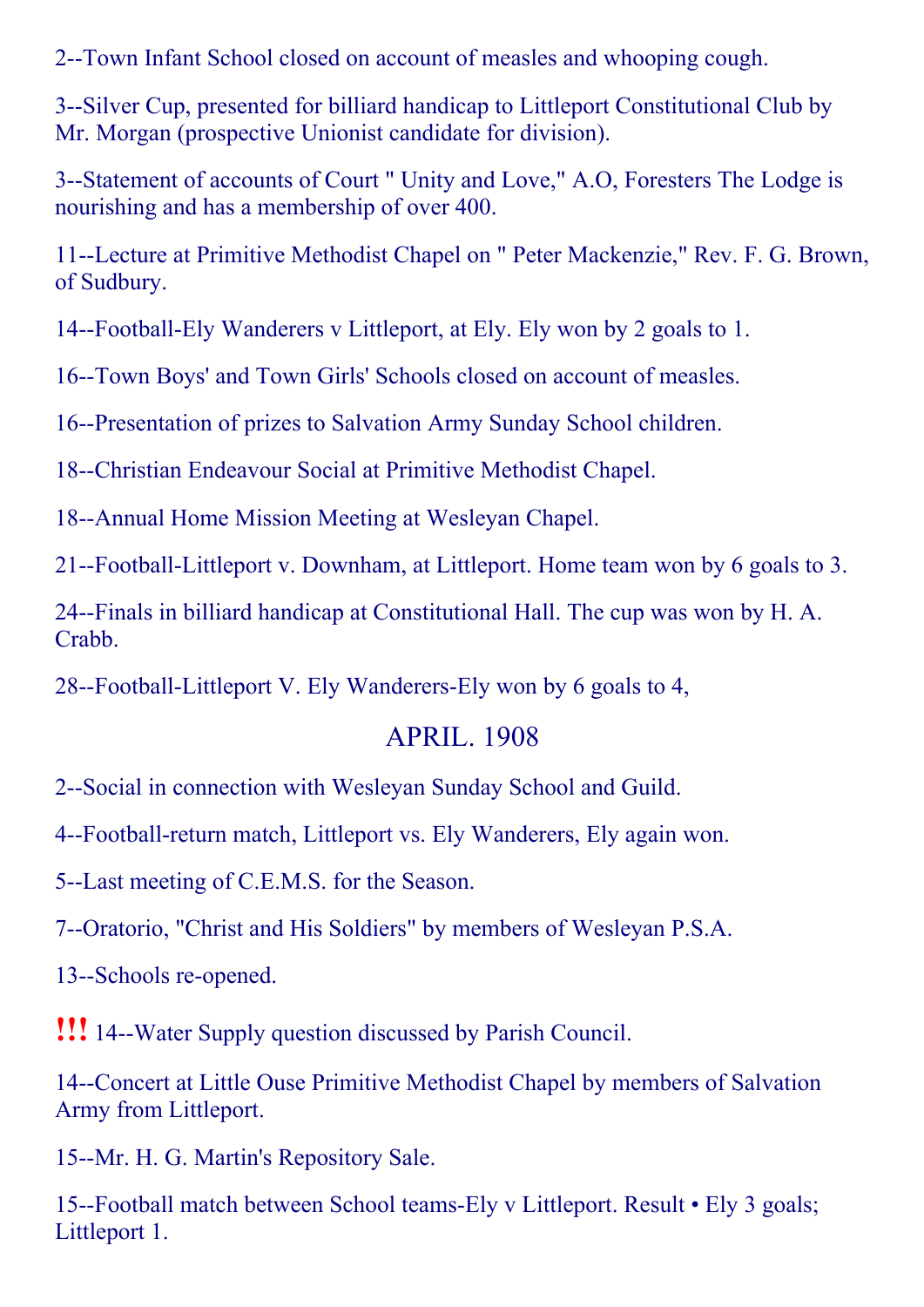17--Rendering of " Crucifixion " at Parish Church in the evening.

20--Snow Storm, very cold weather. Football Match between Littleport and Downham Albions. Littleport won by 7 goals to nil.

23--Dance at the Constitutional Hall : Littleport Quadrille Party.

24--Heavy Snow Storm.

28--Messrs. F. A. Davies and M. Kerridge appointed overseers.

29--£14 collected in Lenten Boxes for Church of England Society for Waifs and Strays.

#### MAY. 1908

3--Last meeting of the Wesleyan P.S.A.

6--Accident to Mrs. Joseph Kemp, of Ely Road.

11--Sale of Trollies, etc., belonging to the late Mrs. M. Feetham.

12--Fire at Letter F Farm, near Mildenhall Road.

17--Foresters' Church Parade. £12 2s. 1d. sent to Addenbrooke's Hospital.

17--Confirmation by the Bishop of Ely at Littleport Parish Church. Number of Candidates, 64.

18--Foresters' Annual Dinner and Entertainment.

**!!!** 25--Empire Day-National Anthem sung at the Schools and from the Church Tower.

28--Ascension day-Children's Service and games in Vicarage garden.

31--Anniversary Services at Wesleyan Chapel.

#### JUNE. 1908

3--Petition from local Friendly Societies presented to House of Commons against Old Age Pensions Scheme.

8--Annual Tea of Bible Reading Union at Vicarage Garden.

14--Anniversary Services at Dairy Houses Wesleyan Chapel.

14--Littleport Primitive Methodist Sunday School Anniversary.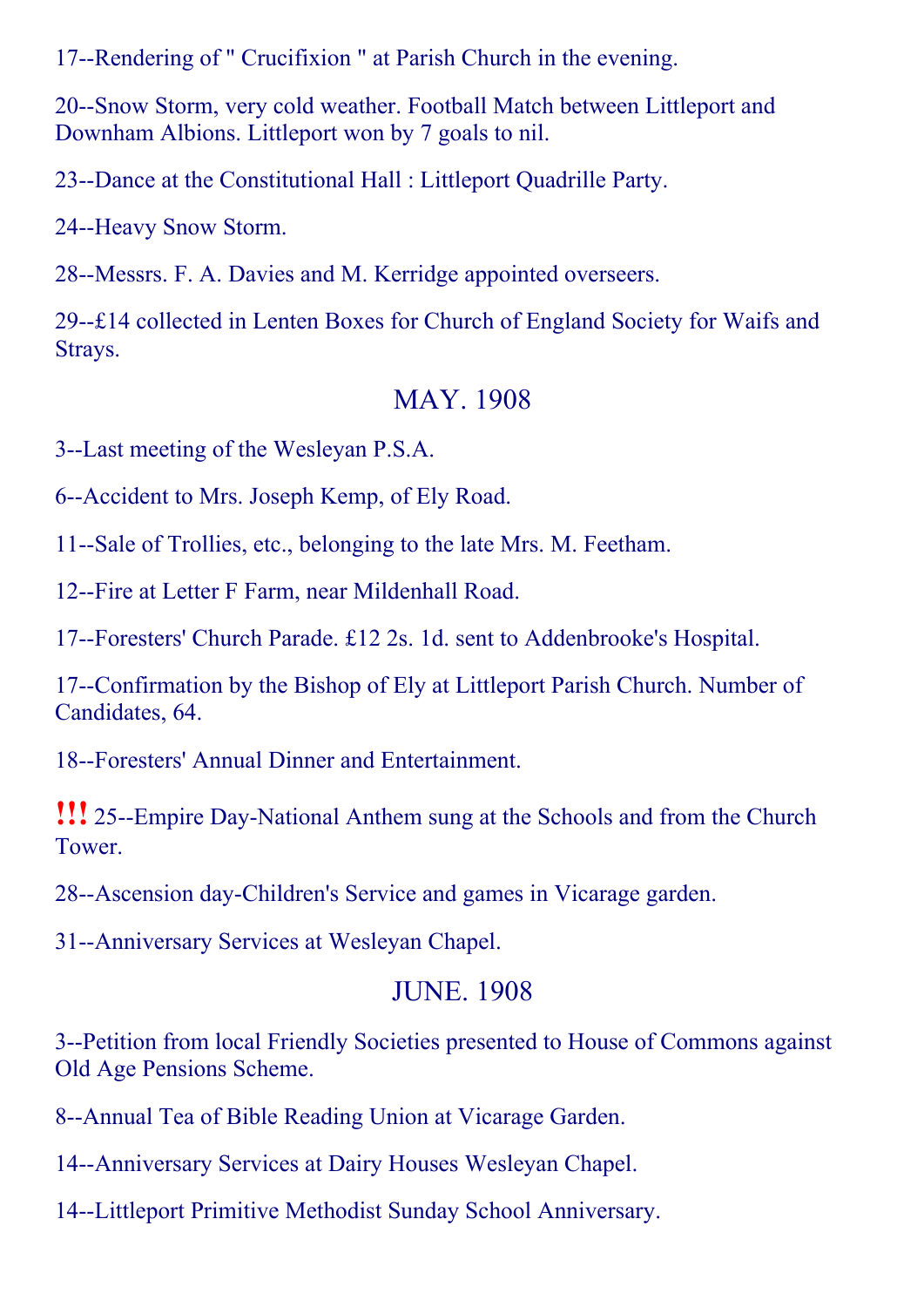16--Visit of Pastor Archibald Brown to Littleport.

17--Concert at Public Hall by Members of Bible Reading Union.

23--Jubilee (50 years) of Mr. Ben. Arber celebrated us a bellringer at Littleport.

24--Sacred Cantata, "Christ our Redeemer" at Parish. Church.

29--Littleport Brass Band re-started. Mr. W. H. Setchneld appointed bandmaster.

## JULY. 1908

**!!!** 1--"The Man with the Iron Mask," who is travelling round the world for a supposed wager of 100,000 dollars, passed through Littleport (see December).

1--Death of W. A. Clack, aged 16, who was drowned whilst bathing in the Ouse.

5--Wesleyan Sunday School Anniversary at Public Hall.

7--Water divining at Littleport by Mr. Tomkins, a professional.

11--Wesleyan Sunday School Treat.

12--Flower Service at Parish Church.

14--St. Matthew's and Dairy Houses Schools trip to Hunstanton.

25--Littleport Feast commences.

26--Oddfellows' Hospital Parade.

27--Annual Water Sports of the Littleport Swimming Club. Excellent programme. Fine weather.

28--Annual Show of the Littleport Horticultural and Foal Show Society. The most successful the Society has ever held.

## AUGUST. 1908

1--Annual Festival of Rural Deanery Branch of G.F.S. held at Little-port. About 200 were present.

3--Prickwillow Flower Show.

3--Ely Sports.

4--Master Wilfred. Cross, aged 11, gained a four years Scholarship at March Grammar School. He is a son of Mr. J. Cross, baker, and a pupil of Mr. J. S. Fendick.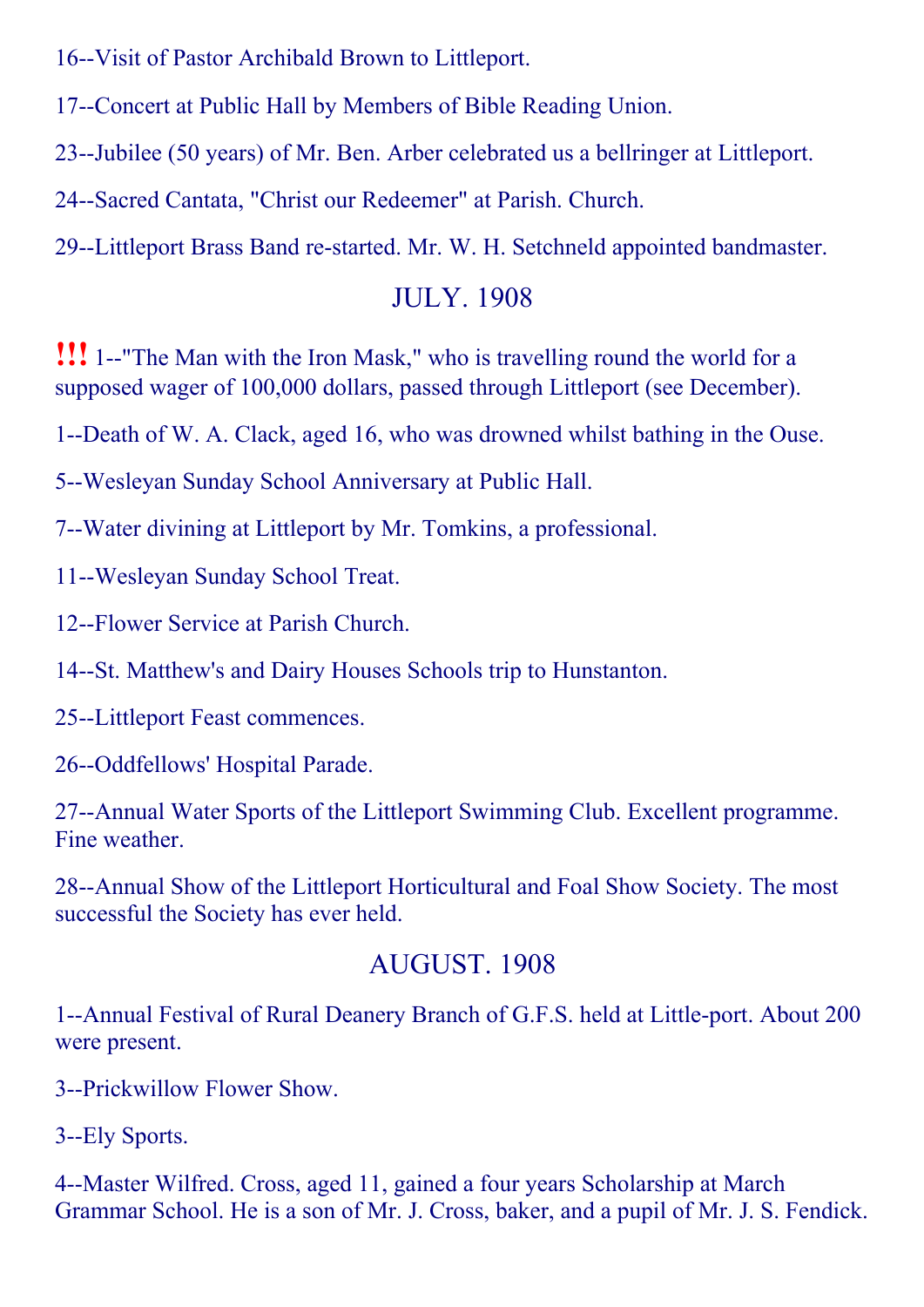12--Funeral of Miss Helena Appleby.

16--Rev. W. R. L. Canney, Wesleyan Minister, preached his farewell Sermon.

17--Annual Meeting of Football Club.

24--Serious Motor Cycle accident to Mr. Durham, of Black Horse Drove.

29--Marriage of the Rev. R. J. A. Jary, Curate of Littleport, to Miss Ingram, of Stoke Newington.

**!!!** 31--No death was recorded in Littleport during the month of August.

## SEPTEMBER 1908

6--The Rev. E Draper Butters, newly appointed Wesleyan Minister preached his introductory sermon.

11--Sale of Land in Mow Fen by Mr H G Martin. Splendid prices were realised.

12--Accident to Mr. Clark Nightall

20--Harvest Festival at Wesleyan Chapel.

23--Hervest Festival Services at Parish Church and on Sunday 27th.

26--Harvest Thanksgiving Services at salvation Army.

## OCTOBER. 1908

4--Harvest Festival at Primitive Methodist Chapel.

5--Lecture by Rev. S. Levermore in Constitutional Hall

7--Mr J L Luddington resigned the scretaryship of the Boarding-out Committee of Ely Union, a post he had held for 18 years.

10--Football-Littleport v. Mildenhall-draw.

**!!!** 17--Smoking Concert of C.E.M.S. First of season.

20--Centenary Services at Primitive Methodist Chapel.

!!! No deaths occurred in Littleport during October.

## NOVEMBER. 1908

1--First meeting for Season of P.S.A.